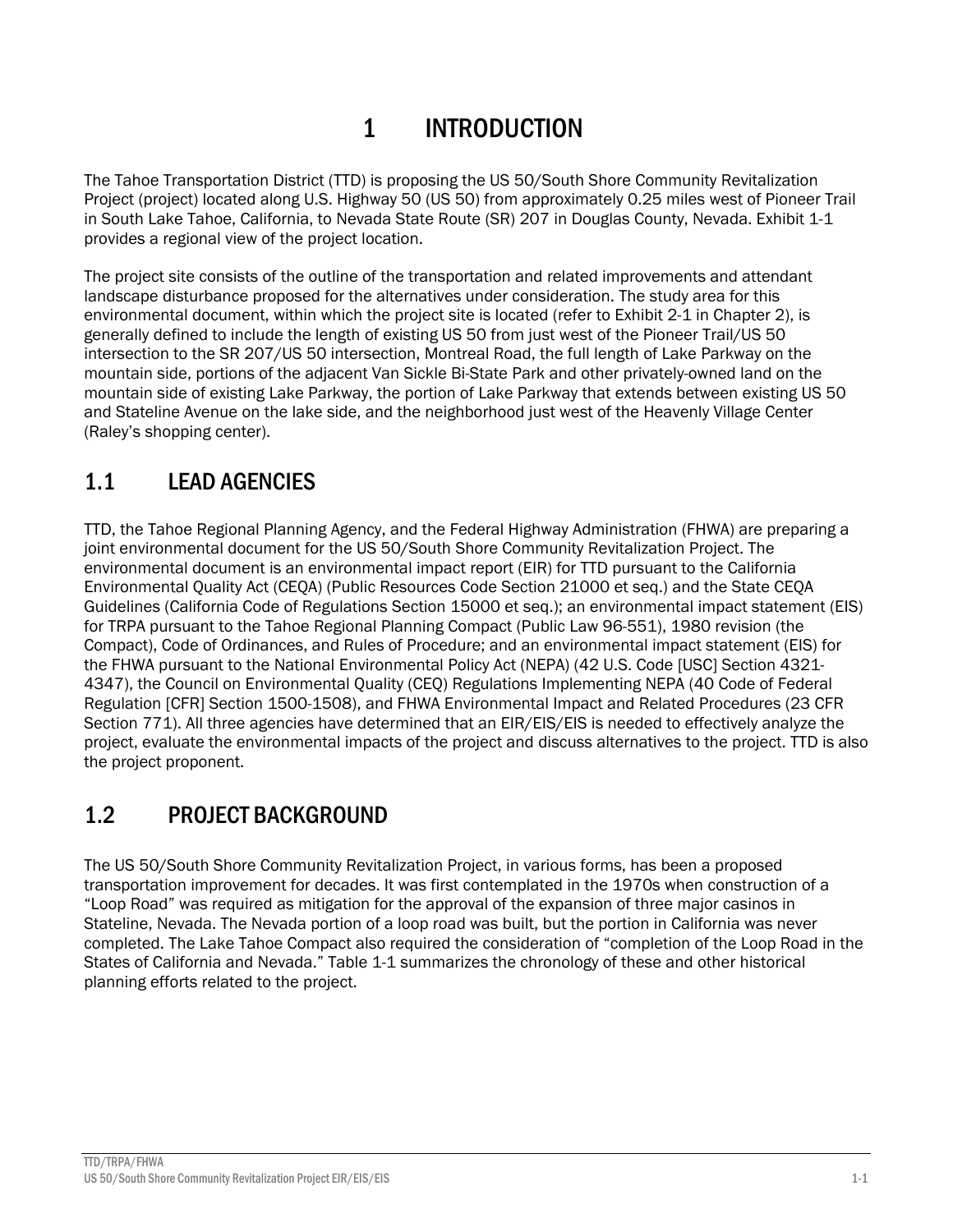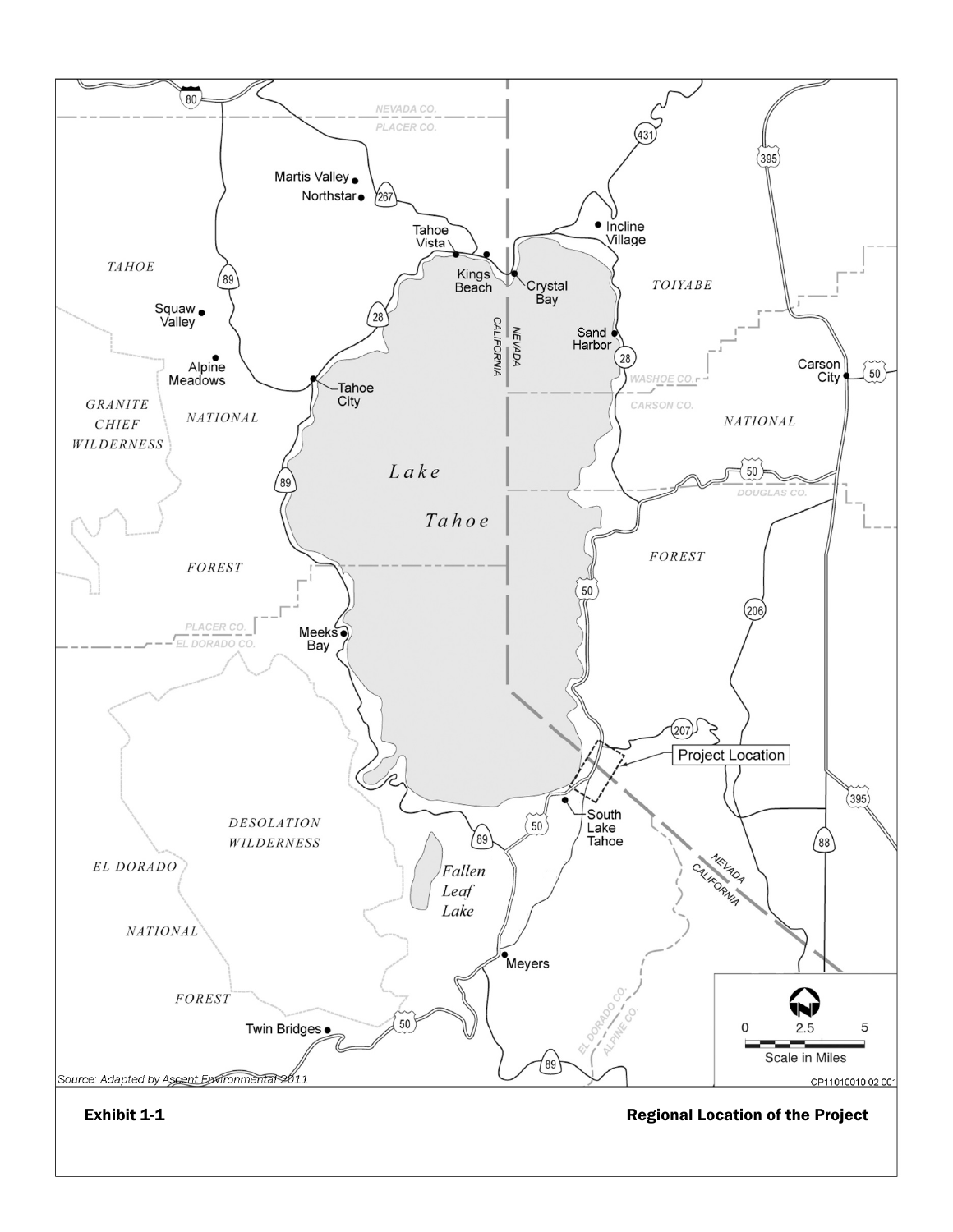| IANIG T-T        |                                                                                                                                                      | Unronology of Events and Planning History                                                                                                             |                                                                                                                                                                                                                                                                                                                                                                                                                                                                                                                           |
|------------------|------------------------------------------------------------------------------------------------------------------------------------------------------|-------------------------------------------------------------------------------------------------------------------------------------------------------|---------------------------------------------------------------------------------------------------------------------------------------------------------------------------------------------------------------------------------------------------------------------------------------------------------------------------------------------------------------------------------------------------------------------------------------------------------------------------------------------------------------------------|
| <b>Timeframe</b> | <b>Document/Action Summary</b>                                                                                                                       | Prepared by/<br><b>Prepared for</b>                                                                                                                   | <b>Description</b>                                                                                                                                                                                                                                                                                                                                                                                                                                                                                                        |
| 1966             | Highway Bypass Map                                                                                                                                   | California Department of<br>Transportation (Caltrans)                                                                                                 | A full freeway cross-section is shown at this time for the proposed US 50,<br>consisting of 4+ lanes with interchanges. Map shows alignment of highway<br>through what is now Van Sickle Bi-State Park (south of Lake Parkway). The<br>bypass was set back farther into the property than currently planned for the<br>locally preferred action. Caltrans held right-of-way (ROW) at the time. ROW<br>was relinquished, but this is now the alignment for the California Tahoe<br>Conservancy's Greenway Shared-Use Path. |
|                  | Late 1970s   Loop Road required as mitigation<br>for casino expansion                                                                                | <b>NA</b>                                                                                                                                             | As part of the approval of the expansion of three major casinos in the<br>Stateline casino corridor, mitigation required the construction of a Loop<br>Road to address traffic congestion in the US 50 corridor.                                                                                                                                                                                                                                                                                                          |
| 1975             | Tahoe Regional Transportation<br>Plan - Short Range Element<br>(1975-1980)                                                                           | Tahoe Regional<br><b>Transportation Study Group</b><br>(TRPA, CTRPA [California<br>TRPA], Nevada Department<br>of Transportation [NDOT],<br>Caltrans) | Construction of an initial 2-lane Loop Road coupled with construction of a 2-<br>lane bypass along the existing Caltrans "freeway" alignment and ROW<br>(1966 Map). At the time, Lake Parkway did not exist and Montreal Road in<br>California ended with a cul-de-sac in front of the current location of the<br>Forest Suites Resort.                                                                                                                                                                                   |
| 1979             | Highway 50 Corridor Study in the<br>South Lake Tahoe Area, Summary<br>Report                                                                         | Prepared for:<br>City of South Lake Tahoe<br>Douglas County<br>El Dorado County<br>States of CA and NV<br>Prepared by:<br><b>JHK &amp; Associates</b> | Planned the completion of the East Loop Road. The Lake Parkway<br>improvements in place today on the Nevada side had been completed.<br>Maps called for completion of the Loop Road and demonstrated that the<br>Montreal Road extension in California had not yet been completed.                                                                                                                                                                                                                                        |
| 1980             | Revised Tahoe Regional Planning<br>Compact                                                                                                           | <b>TRPA</b>                                                                                                                                           | When the Compact was revised in 1980, Article V(2) required consideration<br>of "completion of the Loop Road in the States of California and Nevada."                                                                                                                                                                                                                                                                                                                                                                     |
| 1980 - 1987      | Basic Loop Road constructed                                                                                                                          | <b>NA</b>                                                                                                                                             | Google Earth historical imagery demonstrates that the portion of the basic 2-<br>lane Loop Road called for in earlier planning documents in the area of what<br>is now Van Sickle Bi-State Park (i.e., the extension of Montreal Road) had<br>been constructed. Lake Parkway footprint in this area is the same as today.<br>The entire Loop Road had not yet been completed.                                                                                                                                             |
| 1987             | South Lake Tahoe Redevelopment<br>Design Plan (referred to as ROMA<br>Redevelopment Plan in<br>subsequent documents, after the<br>design consultant) | Prepared for:<br>City of South Lake Tahoe<br>Prepared by:<br>ROMA Design Group,<br>San Francisco                                                      | Plan included principal access to the casinos via the Loop Road and<br>expansion of Montreal Road to 4 lanes, between Park Avenue and Glen<br>Road. Called for the South Loop Road (Lake Parkway in front of what is now<br>Van Sickle Bi-State Park) to be striped as a 4-lane facility with no central two-<br>way left-turn lane.                                                                                                                                                                                      |
| 1988             | Regional Transportation Plan -<br>Lake Tahoe Basin                                                                                                   | <b>TRPA</b>                                                                                                                                           | Operational improvements and highway alignment consistent with the 1987<br>ROMA Redevelopment Plan, including reducing the number of lanes on<br>existing US 50 and expanding the number of lanes on the Loop Road to 4<br>lanes.                                                                                                                                                                                                                                                                                         |
| 1989             | South Tahoe Redevelopment<br>Demonstration Plan for Ski<br>Run/Stateline Areas                                                                       | South Tahoe<br>Redevelopment Agency                                                                                                                   | Planned for extension and reconfiguration of the South Loop Road to 5<br>lanes, 2 lanes in each direction with a center turn lane from Montreal Road<br>east.                                                                                                                                                                                                                                                                                                                                                             |
| 1990             | South Lake Tahoe Loop Road<br>Preliminary Roadway Design<br>Report                                                                                   | City of South Lake Tahoe,<br>Douglas County                                                                                                           | Planned for extension and widening of existing South Loop Road to 5 lanes,<br>2 lanes in each direction with a center turn lane, and narrowing of existing<br>US 50 to 3 lanes. Detailed preliminary design plans illustrated that<br>encroachment into what is now Van Sickle Bi-State Park is similar to what is<br>proposed with the US 50/South Shore Community Revitalization Project.                                                                                                                               |
| 1991             | South Lake Tahoe Loop Road<br>Project EIR/EIS                                                                                                        | City of South Lake Tahoe,<br>Douglas County                                                                                                           | EIR/EIS considered effects of Loop Road project alternatives, but was never<br>certified. Called for South Loop Road to be 5 lanes, 2 lanes in each direction<br>with center turn lane, requiring expansion of the existing footprint.                                                                                                                                                                                                                                                                                    |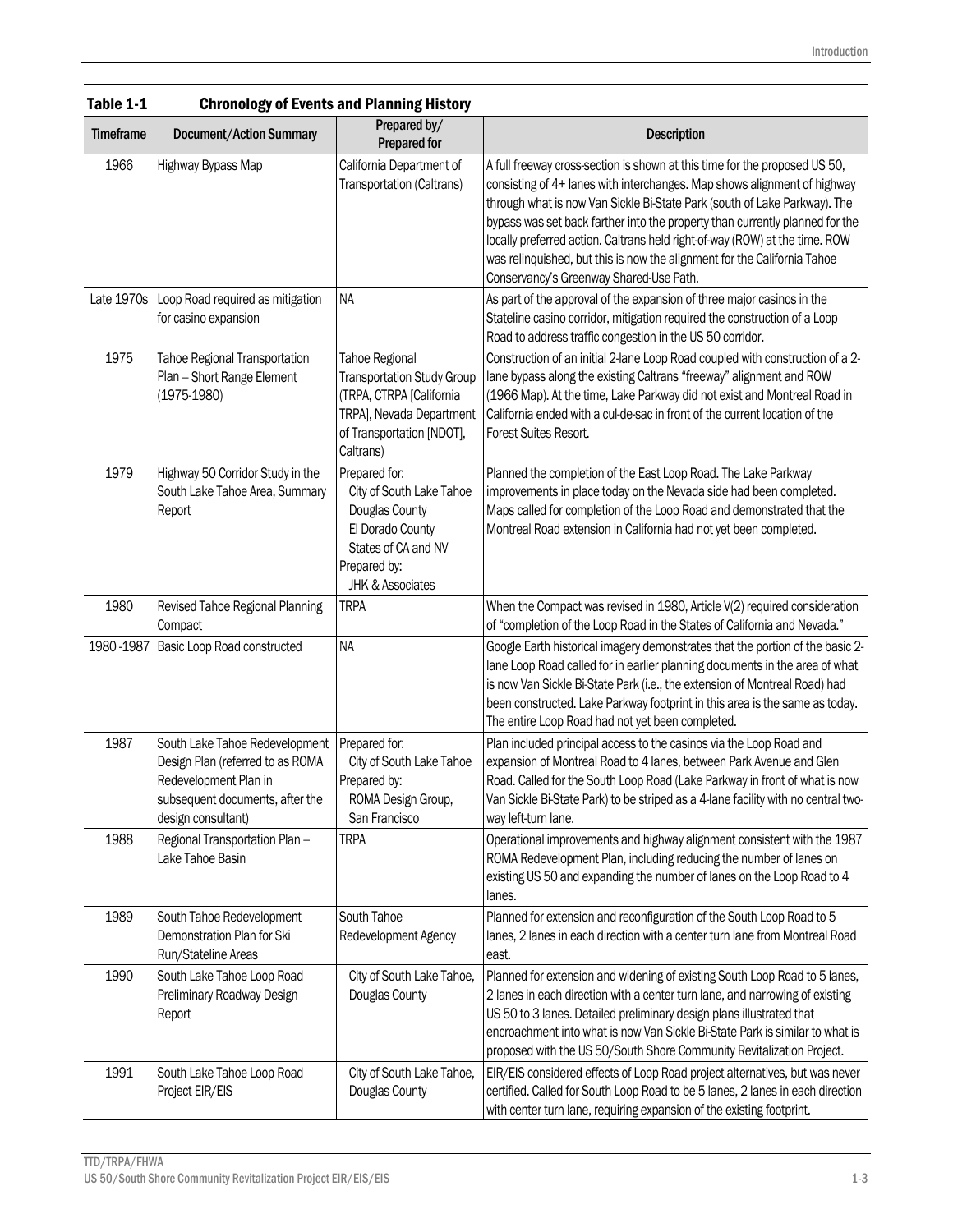| Table 1-1        | <b>Chronology of Events and Planning History</b>                                                                    |                                                                                                               |                                                                                                                                                                                                                                                                                                                                                                                                                                                                                                                                                                                                                                                                             |  |  |  |  |
|------------------|---------------------------------------------------------------------------------------------------------------------|---------------------------------------------------------------------------------------------------------------|-----------------------------------------------------------------------------------------------------------------------------------------------------------------------------------------------------------------------------------------------------------------------------------------------------------------------------------------------------------------------------------------------------------------------------------------------------------------------------------------------------------------------------------------------------------------------------------------------------------------------------------------------------------------------------|--|--|--|--|
| <b>Timeframe</b> | Prepared by/<br><b>Document/Action Summary</b><br><b>Prepared for</b>                                               |                                                                                                               | <b>Description</b>                                                                                                                                                                                                                                                                                                                                                                                                                                                                                                                                                                                                                                                          |  |  |  |  |
| 1991             | Tahoe Transportation Summit Final<br>Report                                                                         | Prepared for: Tahoe<br><b>Transportation Coalition</b><br>Prepared by: LSC et al.                             | Planned for completion of the Loop Road System, including 5-lane cross-<br>section for South Loop.                                                                                                                                                                                                                                                                                                                                                                                                                                                                                                                                                                          |  |  |  |  |
| 1993             | Stateline Community Plan<br>(Element of Regional Plan for the<br>Lake Tahoe Basin)                                  | Douglas County, TRPA                                                                                          | Applied to Nevada side of casino corridor. Plan anticipated completion of the<br>Loop Road and reduction in the number of lanes on US 50. Specifically, the<br>Plan noted that the agencies, in conjunction with the City of South Lake<br>Tahoe, would increase the mountain side Loop Road from 2 to 4 travel<br>lanes.                                                                                                                                                                                                                                                                                                                                                   |  |  |  |  |
| 1994             | Stateline/Ski Run Community Plan<br>(Element of Regional Plan for the<br>Lake Tahoe Basin)                          | City of South Lake Tahoe,<br>TRPA                                                                             | Applied to California side of casino corridor. Anticipated reconfiguration of<br>the Loop Road. Identified specific transportation improvements, including<br>increasing the mountainside loop to five travel lanes.                                                                                                                                                                                                                                                                                                                                                                                                                                                        |  |  |  |  |
| 1987             | South Tahoe Redevelopment<br>Design Plan                                                                            | Prepared by:<br><b>ROMA</b><br>Prepared for:<br>City of South Lake Tahoe                                      | The Redevelopment Plan considered different alternatives for the number of<br>lanes on the north and south Loop Roads and existing US 50.                                                                                                                                                                                                                                                                                                                                                                                                                                                                                                                                   |  |  |  |  |
| 2004             | US 50/Stateline Transportation<br>Study - Final Report                                                              | Prepared for:<br><b>TRPA</b><br>Prepared by:<br>Entrix et al.                                                 | This study identified the range of transportation-related problems in the<br>study area, such as insufficient infrastructure to safely support pedestrians<br>and bicyclists, traffic congestion, and visual and water<br>quality concerns associated with the existing roadway. It also identified<br>alternatives for addressing the problems. It anticipated reconfiguration of<br>the Loop Road along the mountainside loop consistent with the current<br>proposal.                                                                                                                                                                                                    |  |  |  |  |
| 2010             | Project Study Report (PSR) to<br>Request Conceptual Approval on<br>US 50 between Pioneer Trail and<br>Nevada SR 207 | Prepared for:<br>Caltrans<br>Prepared by:<br>Wood Rodgers                                                     | Focused primarily on California side of casino corridor. Anticipated<br>reconfiguration of the Loop Road. Identified specific transportation<br>improvements, including increasing the mountainside loop to five travel<br>lanes. The improvements are expected to address the need for the<br>integrated development of a regional system of transportation in the Tahoe<br>Region through the completion of the Loop Road between California and<br>Nevada, as well as address operational issues on US 50.                                                                                                                                                               |  |  |  |  |
| 2010             | Value Analysis (VA) Study, US 50<br>Stateline Core/Loop Road Project.                                               | Prepared by:<br>RH & Associates<br>VA Team included:<br>Caltrans<br><b>NDOT</b><br>Wood Rodgers<br><b>TTD</b> | The VA study included a workshop conducted between June 21 and June<br>25, 2010. The goals of the US 50 project included completing the Loop<br>Road System to accommodate traffic demand and improve safety, advance<br>multi-modal transportation opportunities, improve the environmental quality<br>of the area, enhance visitor and community experience, and promote the<br>economic vitality of the area. Study objectives included reviewing the validity<br>of the design alternatives, identifying opportunities to enhance<br>environmental features, evaluating right-of-way concerns, and addressing<br>maintenance issues including snow removal and storage. |  |  |  |  |
| 2011             | Caltrans Preliminary Environmental<br>Assessment Report (PEAR)                                                      | Prepared for:<br>Caltrans<br>Prepared by:<br><b>LSA Associates</b>                                            | The Caltrans PEAR provided an initial environmental of the project and<br>alternatives, including alternatives that would realign US 50 to the<br>mountainside Loop Road; it anticipates the environmental constraints that<br>may affect project design alternatives, cost, schedule, and delivery. The<br>PEAR is an attachment to the PID.                                                                                                                                                                                                                                                                                                                               |  |  |  |  |
| 2011             | Scoping for US 50/South Shore<br><b>Community Revitalization Project</b><br>EIR/EIS/EIS                             | <b>NA</b>                                                                                                     | Scoping for environmental review of the currently proposed revitalization<br>project was initiated. A Notice of Preparation/Notice of Intent was published<br>in the Federal Register on November 1, 2011.                                                                                                                                                                                                                                                                                                                                                                                                                                                                  |  |  |  |  |
| 2012             | 2012 Regional Plan Update (RPU)                                                                                     | <b>TRPA</b>                                                                                                   | The RPU included Goals and Policies, Code of Ordinances, Land Use Maps,<br>and plans for specific geographic areas, such as the tourist areas, to<br>encourage environmentally beneficial redevelopment.                                                                                                                                                                                                                                                                                                                                                                                                                                                                    |  |  |  |  |

#### Table 1-1 Chronology of Events and Planning History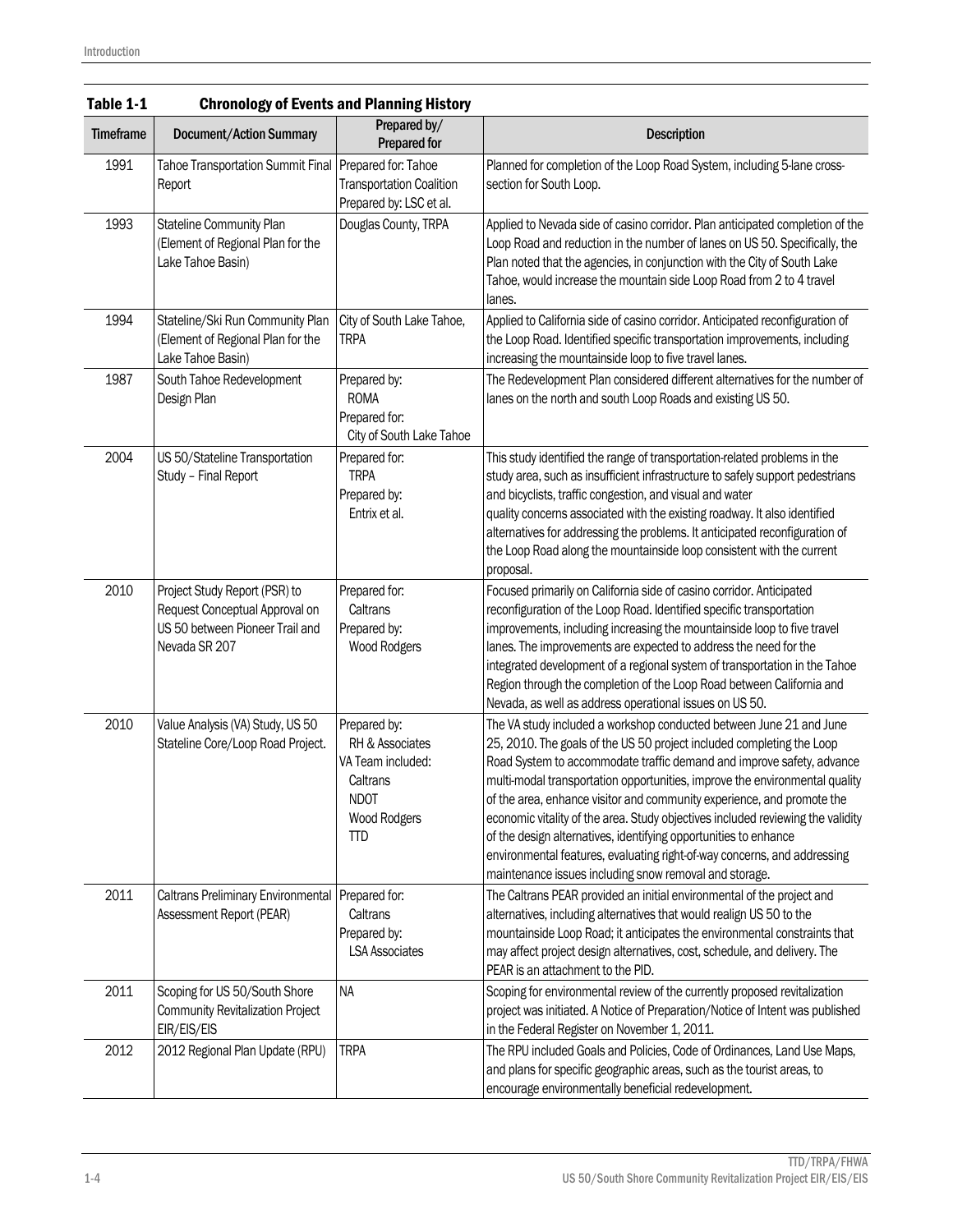| IANIV T.T        | UNIVIDIO SI U LIGNO ANG LIANGING NISLO I                                                                      |                                                                |                                                                                                                                                                                                                                                                                                                                                                                                                                                                                                       |  |  |  |  |
|------------------|---------------------------------------------------------------------------------------------------------------|----------------------------------------------------------------|-------------------------------------------------------------------------------------------------------------------------------------------------------------------------------------------------------------------------------------------------------------------------------------------------------------------------------------------------------------------------------------------------------------------------------------------------------------------------------------------------------|--|--|--|--|
| <b>Timeframe</b> | <b>Document/Action Summary</b>                                                                                | Prepared by/<br><b>Prepared for</b>                            | <b>Description</b>                                                                                                                                                                                                                                                                                                                                                                                                                                                                                    |  |  |  |  |
| 2012             | Lake Tahoe Regional<br>Transportation Plan and<br>Sustainable Communities Strategy<br>Mobility 2035 (RTP/SCS) | Tahoe Metropolitan<br>Planning Organization and<br>TRPA        | The vision of the RTP/SCS is to develop a transportation system that<br>provides alternatives to the private automobile, appeals to users, and serves<br>mobility needs, while improving the environmental and socioeconomic<br>health of the Region.                                                                                                                                                                                                                                                 |  |  |  |  |
| 2013             | Tourist Core Area Plan (TCAP)                                                                                 | City of South Lake Tahoe<br>and TRPA                           | The TCAP provides a framework to change existing conditions into<br>opportunities for redevelopment and revitalization with a focus on achieving<br>on the ground environmental improvements consistent with the City's<br>General Plan and environmental thresholds goals of the 2012 Regional<br>Plan.                                                                                                                                                                                              |  |  |  |  |
| 2013             | South Shore Area Plan (SSAP)                                                                                  | Douglas County, NV and<br><b>TRPA</b>                          | The SSAP includes objectives for the tourist core to transform the area into a<br>world class recreational tourist destination, revitalize the economy,<br>contribute to the attainment of TRPA environmental threshold standards,<br>and create a sustainable tourist destination that provides access to<br>recreational opportunities within walking and biking distance of the bed<br>base, which is intended to contribute to a reduction in vehicle miles traveled<br>and improved air quality. |  |  |  |  |
| 2016             | Draft 2017 Regional<br>Transportation Plan                                                                    | Tahoe Metropolitan<br>Planning Organization and<br><b>TRPA</b> | The 2017 plan is an update to the 2012 Regional Transportation Plan (RTP),<br>Mobility 2035, and as such identifies the projects, policies, and programs<br>planned for implementation in the Tahoe Region through 2040. The projects<br>listed in the update are substantially similar to those identified in Mobility<br>2035, including the US 50/South Shore Community Revitalization Project.                                                                                                    |  |  |  |  |

Table 1-1 Chronology of Events and Planning History

NA: Not applicable and/or copies not available at time of completion of this compilation.

Source: Data compiled by Ascent Environmental in 2016

Between 1985 and 2008, the project moved through many iterations, including two separate environmental review cycles (neither of which led to a finalized and certified document) and planning efforts. In 2008, the project was re-initiated by TRPA and a Project Development Team (PDT), consisting of the project proponent and affected agencies, was formed. In 2009, TTD assumed responsibility for the project, and the environmental review and public scoping process for the current project under consideration was initiated in 2011. The PDT acts as a technical steering committee with members representing the following federal, state, and local agencies, as well as other stakeholders and interested parties:

- ▲ FHWA-California and Nevada.
- ▲ California Department of Transportation (Caltrans),
- ▲ California Tahoe Conservancy,
- ▲ Nevada Department of Transportation,
- ▲ Nevada Division of State Parks,
- ▲ Nevada Division of Environmental Protection,
- ▲ City of South Lake Tahoe,
- ▲ Douglas County,
- ▲ El Dorado County, and
- ▲ South Tahoe Public Utility District.

In addition to the PDT, a Community Review Committee (CRC) and a Business Review Committee (BRC) were formed in 2013 to provide a venue for community members and business owners to provide input into the alternative development and evaluation process. The current version of the project builds on the information developed in earlier planning processes, and the alternatives in this environmental document reflect input received from the public during outreach efforts, as well as from the PDT, CRC, BRC, and the City of South Lake Tahoe.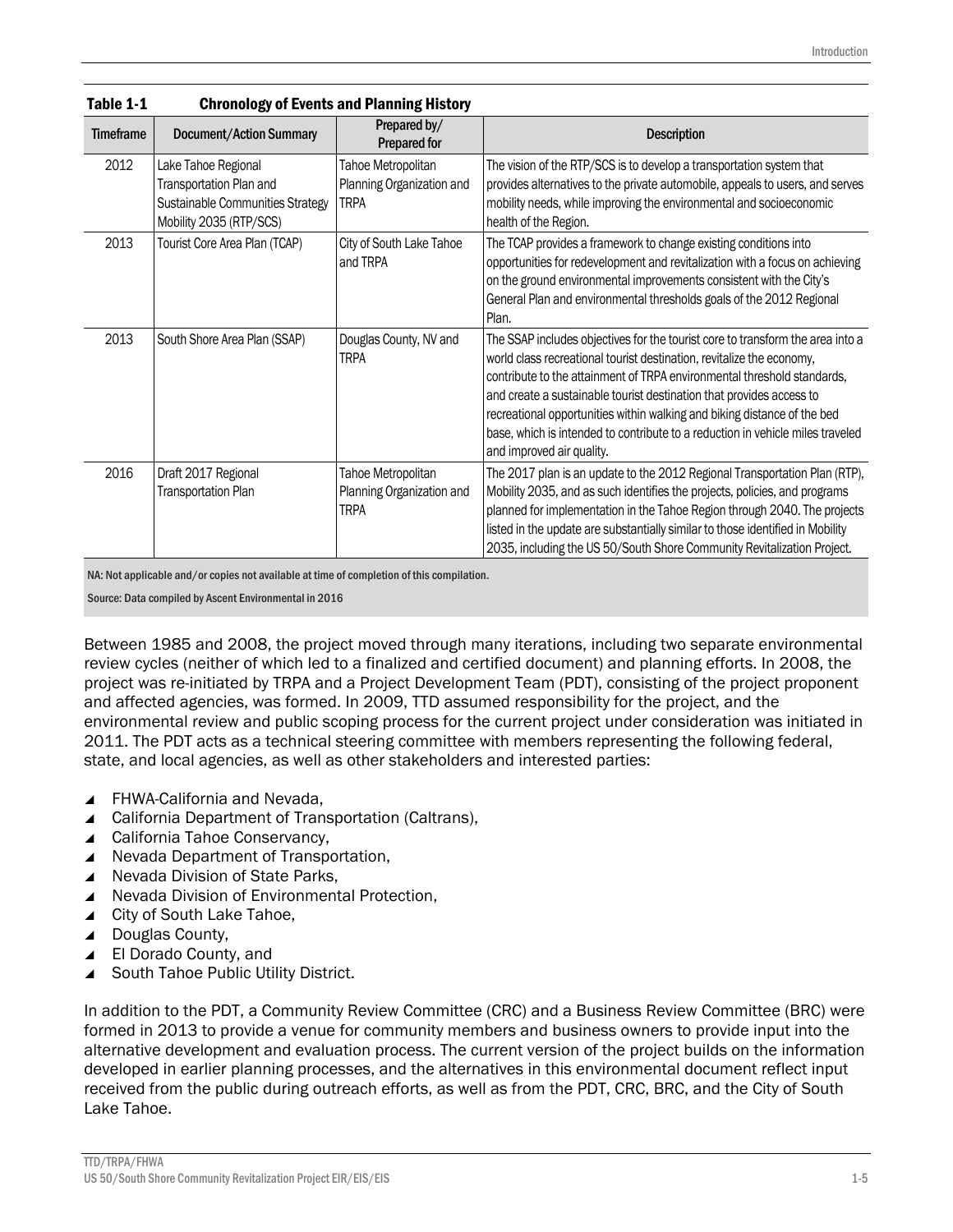The project is needed to address existing transportation deficiencies and projected transportation requirements along the US 50 corridor between Pioneer Trail and SR 207, to alleviate cut-through traffic in local neighborhoods in the City of South Lake Tahoe, and to support community revitalization goals in the California/Nevada state line area. The City of South Lake Tahoe and Douglas County, the communities within the US 50 corridor, have identified demand for transportation improvements to create well-designed, safer facilities that balance the needs of pedestrian, bicycle, transit, and private vehicle access while respecting the unique environmental setting of the Lake Tahoe Basin. Revitalization goals included creating more walkable, transit-served public space in the casino core through public and private investment, which would promote economic vitality.

To achieve these goals and the project's basic objectives and purpose and need (see Section 1.3), TTD, TRPA, and FHWA are proposing to realign US 50 to circle around the south side of the casino core following the existing Lake Parkway alignment. The realignment of US 50, implements a concept contemplated in adopted planning documents dating back to the 1980s, as described in Table 1-1. Realignment of US 50 is identified as part of the Compact, Lake Tahoe Regional Plan, Tahoe Metropolitan Planning Organization (TMPO) Regional Transportation Plan, and TRPA Environmental Improvement Program.

The project is included in the TMPO 2015 Federal Transportation Improvement Program (FTIP) list and in the Draft 2017 FTIP. It is also considered to be a project implementable under fiscally constrained budget projections in the Lake Tahoe Regional Transportation Plan/Sustainable Communities Strategy (RTP/SCS), adopted in December 2012. "Fiscally constrained" means that the costs of the projects, over the 23-year plan horizon of the RTP, are within the reasonably foreseeable revenues of that period and, therefore, the project is prioritized for implementation. The RTP includes a baseline forecast of federal, state, and local funding, which is intended to reflect the level of funding that has historically been available from each of these sources, with inflation factors from zero to 2.5 percent depending on the revenue source (TMPO and TRPA 2012:6-5). The 2017 Regional Transportation Plan (2017 RTP), which is an update to the 2012 RTP, and its joint CEQA/TRPA environmental document have been circulated for public review. The vision and goals of the 2017 RTP were based on the 2012 RTP. The projects listed in the 2017 RTP are substantially similar to those in the 2012 RTP, and the US 50/South Shore Community Revitalization Project is included in both documents. TTD has funding to complete the environmental review process and full design (preliminary through final) of the approved alternative. TTD also has some Right-of-Way – property acquisition and relocation – funds secured through State Transportation Block Grant (CA and NV) and Congestion Mitigation and Air Quality (CMAQ) grants. Funding for the remaining property acquisition, relocation, and project construction would come from a variety of federal, state, and local sources, including Federal Transportation Act funds incorporated into recently passed legislation, Greenhouse Gas Reduction Fund from revenues of the Cap-and-Trade program administered by the California Air Resources Board, and newly adopted taxes from Douglas County, among others. A detailed cost estimate for the project is included in Attachment C and right of way costs are included in Attachment D of the Draft Project Report prepared for the project (Caltrans 2016).

The RTP/SCS was approved based on the environmental analysis in a CEQA EIR and TRPA EIS that was prepared as a program environmental document for the entire plan of transportation projects, including the US 50/South Shore Community Revitalization Project. The RTP/SCS EIR/EIS is incorporated by reference into this document for the purpose of relying on cumulative and region-wide impact analysis that has already been prepared and presented in the certified RTP/SCS program EIR, in accordance with State CEQA Guidelines Section 15168, and in the certified TRPA EIS. TRPA and TMPO have prepared a joint CEQA Initial Study/TRPA Initial Environmental Checklist for the 2017 RTP as a supplement to the 2012 RTP/SCS EIS/EIR, and relies largely on that document's analysis of potential environmental impacts and mitigation measures. Pursuant to CEQA Guidelines Section 15163, a supplement to an EIR need contain only the information necessary to make the previous EIR adequate for the project as revised. Refer to Section 3.19, "Cumulative Impacts," for further explanation about the relationship between the analyses in this EIR/EIS/EIS and the RTP/SCS EIR/EIS.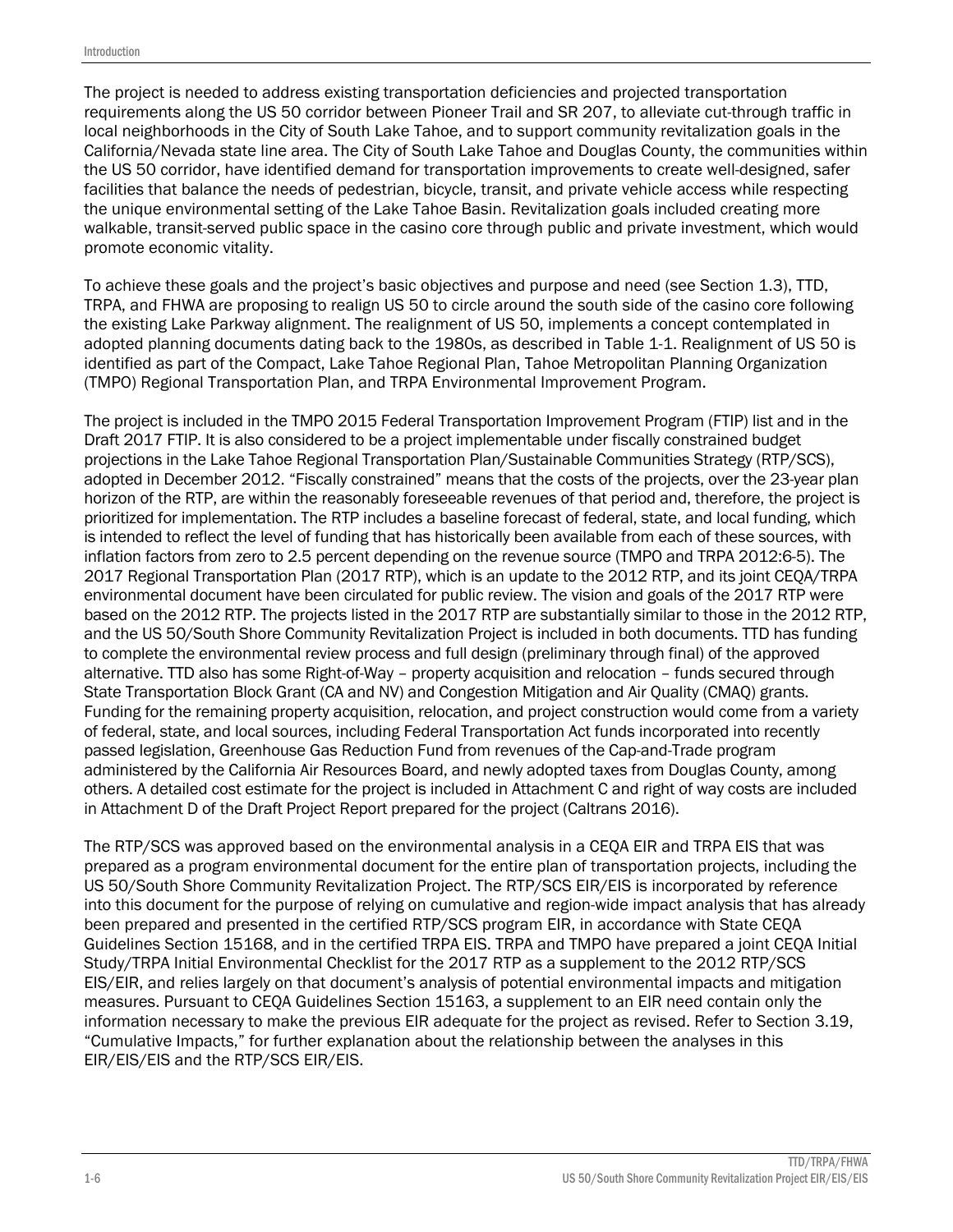The scope of the proposed transportation project elements (i.e., grading and retaining walls; roadway, bicycle, and pedestrian improvements; drainage and water quality infrastructure; and noise attenuation features) and the build alternatives considered in this environmental document are consistent with the project description in the 2012 RTP and the 2017 RTP.

In 2015, TTD introduced a project element for the potential redevelopment of three existing sites within the project site as mitigation for land use displacement. The potential redevelopment would likely be implemented through a future public-private partnership between TTD and a private developer. It would provide an opportunity for new mixed-use, transit-oriented development to include replacement housing and commercial space that could be used by residents and businesses displaced by the transportation improvements with certain action alternatives. The preferred location for constructing replacement housing for displaced residents is at one of these mixed-use development sites. Note: this redevelopment aspect, which extends beyond the requirements of the Uniform Relocation Act (see Section 3.4, "Community Impacts"), is not FHWA's action as part of the proposed project.

### 1.3 PURPOSE, NEED, AND OBJECTIVES

NEPA requires disclosure of a project's purpose and need. CEQA requires a description of the basic objectives of a project. TRPA does not have specific requirements for a project to identify the purpose, need, or objectives of the project. This section provides the information necessary to present the purpose and need and basic project objectives of the proposed US 50/South Shore Community Revitalization Project.

One of TTD's operating principles is to develop value-added projects for the communities in which they work. In May 2016, consistent with TTD principles and in response to public feedback on the project, the TTD Board adopted guiding principles that formalize their commitment to providing replacement housing as part of the project, including deed-restricted affordable and moderate-income housing, for displaced residents. This commitment is reflected in the project objectives below.

### 1.3.1 Purpose

The overall purposes of the US 50/South Shore Community Revitalization Project are described as follows:

- Improve the corridor in a manner consistent with the Loop Road System concept;
- $\blacktriangle$  Advance multi-modal transportation opportunities;
- ▲ Improve vehicle, pedestrian, and bicycle safety;
- Improve the environmental quality of the area;
- ▲ Reduce congestion:
- Improve safety for residents, pedestrians, and bicyclists in local neighborhoods;
- Implement regional and local plans, including the Lake Tahoe Regional Transportation Plan;
- **■** Enhance visitor and community experience;
- ▲ Promote the economic vitality of the area; and
- Improve safety for residents, pedestrians, and bicyclists in local neighborhoods.

#### 1.3.2 Need

The purposes of the project would fulfill the following specific needs:

A. *Loop Road System concept.* Article V(2) of the Tahoe Regional Planning Compact (Public Law 96-551), 1980 (Compact), requires a transportation plan for the integrated development of a regional system of transportation within the Tahoe Region. The Compact requires the transportation plan to include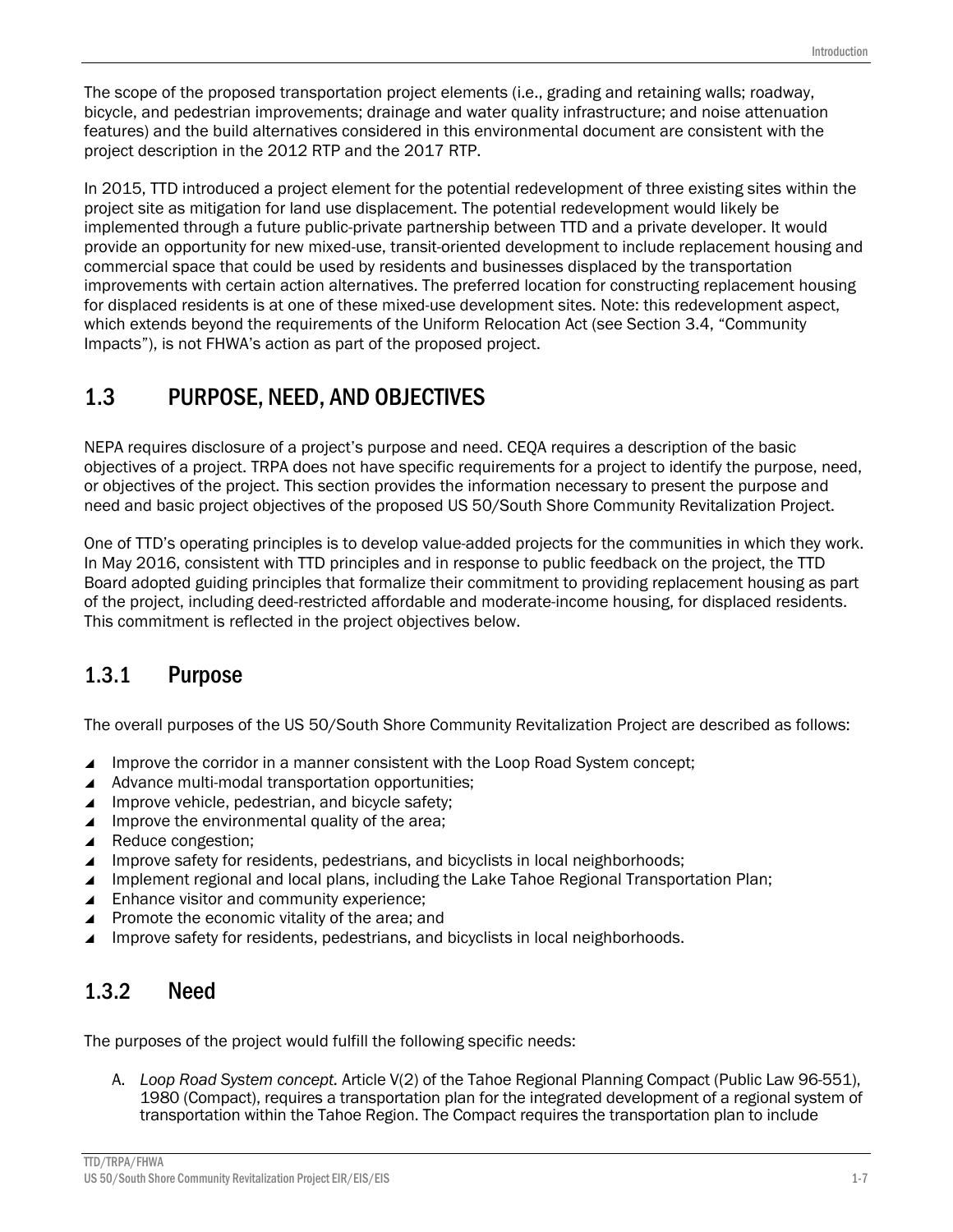consideration of the completion of the Loop Road System in the States of California and Nevada. Improvements are required to the corridor to meet the intent of the Loop Road System concept.

B. *Multimodal mobility and safety.* Ongoing and proposed resort redevelopment in the project area has increased pedestrian traffic, creating a need for improved pedestrian safety, mobility, and multimodal transportation options. Improvements to pedestrian facilities, bicycle lanes, and transit are needed to connect the outlying residential and retail-commercial uses with employment and entertainment facilities, including hotels and gaming interests. Currently, there are no bicycle lanes on US 50 through the project area, and sidewalks are either not large enough to meet the increased demand, or do not exist. These issues adversely affect pedestrian and bicyclist safety and the visitor and community experience of the area. These needs could be addressed through development of a complete street—a street designed and operated to enable safe access for all users, including pedestrians, bicyclists, motorists, and transit riders of all ages and abilities—in the main tourist corridor of the Stateline area. Injury and fatality accident rates for pedestrians and vehicles through the project area are 14 percent above the statewide average rates for the latest three-year period of available data (Caltrans 2016, NDOT 2016).

The roadways within the project site also have inadequate facilities for pedestrians, bicyclists, and vehicles. The inadequate facilitates detract from community character and quality of life of both residents and visitors. The poor transportation facilities and pedestrian/bicycle environment create constraints to the economic vitality of the study area (TTD 2013:3). There is a need for enhanced connectivity, transit use, walkability, and bicycle use in the study area to reduce dependence on private automobiles.

- C. *Environmental quality in the area.* Environmental improvements are needed in the area to help achieve TRPA's adopted environmental threshold carrying capacities (thresholds), including for water quality and air quality. Paved roadways are the primary source of the fine sediment particles that are impairing the clarity of Lake Tahoe (Lahontan Regional Water Quality Control Board [RWQCB] and Nevada Department of Environmental Protection [NDEP] 2010). Improvements to stormwater runoff collection and treatment facilities are needed to meet TRPA, NDEP, and Lahontan RWQCB regulations and requirements for protecting the water quality and clarity of Lake Tahoe. As supported by analysis in the *Lake Tahoe Regional Transportation Plan and Sustainable Communities Strategy Final Environmental Impact Report/Environmental Impact Statement,* reduction of vehicle congestion and numbers of vehicles on the roadway through enhanced pedestrian and multi-modal opportunities and opportunities for compact, mixed-use development in the tourist core is needed to provide for a reduction in mobile-source greenhouse gas emissions (TMPO and TRPA 2012:3-57 – 3-61). Landscape improvements are needed to enhance the scenic quality of the project area, to facilitate compliance with TRPA's scenic thresholds, and to enhance the community and tourism experience. Currently, the three TRPA roadway travel units in the project site (Roadway Travel Unit #32, Casino Core, a portion of Roadway Travel Unit #33, The Strip, and a small portion of Roadway Travel Unit #45, Pioneer Trail [North]) are not in attainment and are targeted for improvement in the Scenic Quality Improvement Plan and other adopted agency plans that apply to the area (TRPA in prep).
- D. *Minimize congestion.* Study area intersections and roadway segments are currently operating at marginally acceptable levels during a typical summer PM peak hour (LOS D) (Wood Rodgers 2016:17); however, higher traffic during holidays, special events, and certain summer and winter peak periods results in long vehicle spillback to upstream intersections, long delays throughout the tourist core area, and undesirable traffic operations. The study area is projected to experience substantial increases in traffic congestion in the casino core in the future that would result in LOS E or worse conditions during normal summer peak hours.
- E. *Neighborhood traffic operations.* Neighborhood "cut-through" traffic occurs as drivers seek ways to avoid the congestion during peak periods in the summer and winter months and provides drivers with a faster travel route around the tourist core outside peak periods. Traffic volumes at the study area "gateways" have increased approximately 20 percent since 2011 while traffic within the casino core area has slightly decreased (Caltrans 2016, NDOT 2016, El Dorado County 2016), indicating that vehicles are using the neighborhood streets to bypass the core. The cut-through vehicles cause congestion in residential neighborhoods and have been observed to travel at high speeds, which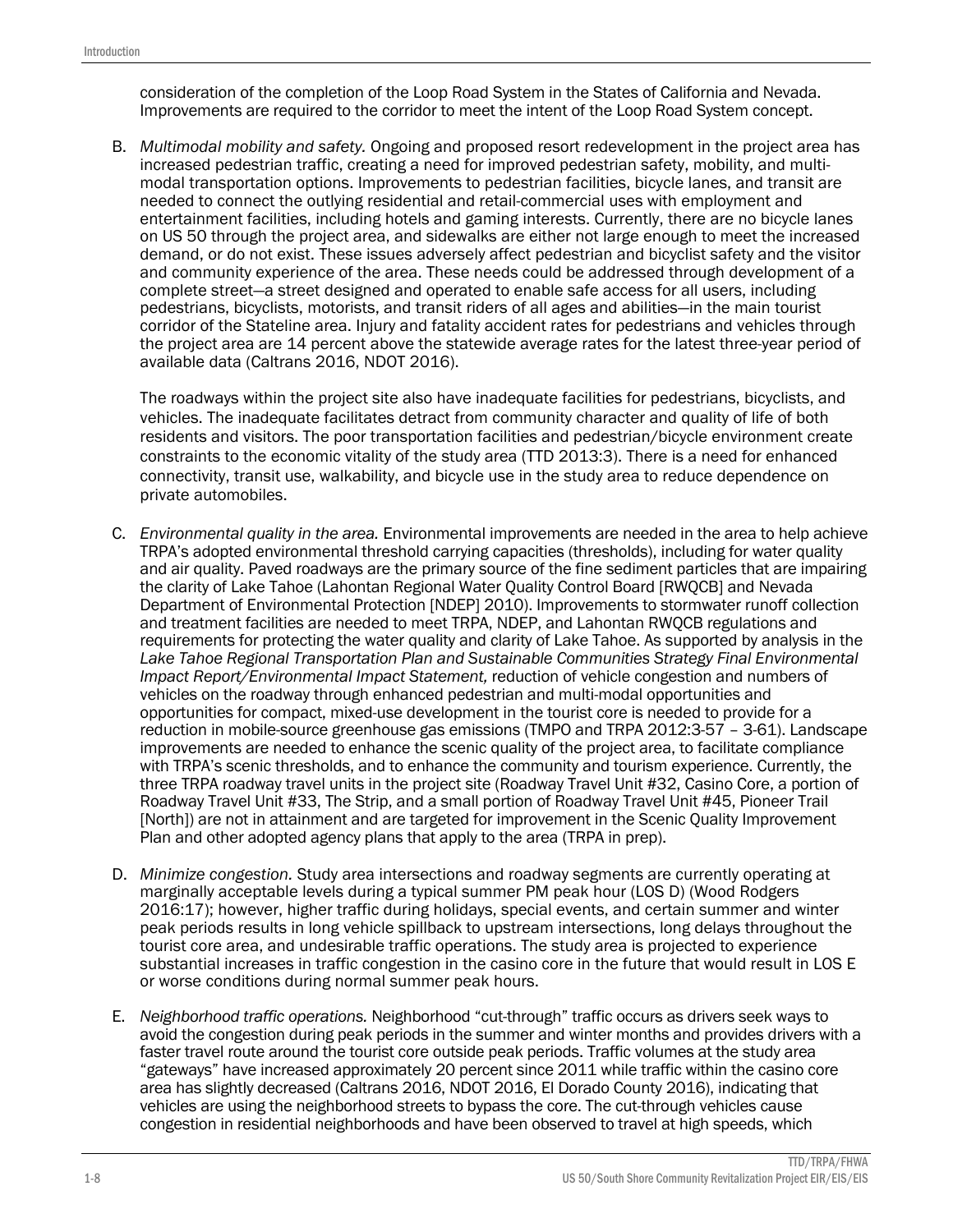endangers local residents and changes the character of the neighborhood. The project is needed to improve safety and operations of local roads through neighborhoods by providing roadway changes that reduce congestion and provide a more efficient travel route in the tourist core area for through traffic.

- F. *Regional and local plans.* The project is needed to implement adopted regional and local plans for the area, including the Lake Tahoe Regional Transportation Plan, the Lake Tahoe Environmental Improvement Program, the Tourist Core Area Plan, and the South Shore Area Plan. The transportation improvements and water quality improvements included in the project are identified in these plans.
- G. *Redevelopment and revitalization.* Another project purpose is to create opportunities for redevelopment and revitalization of the study area. Currently, the study area is more conducive to vehicular travel than other modes, which presents limitations to walkability and bicycle use. Improvements to the existing US 50 through the tourist core to create a safer environment for pedestrian and bicycle travel are needed to make the study area more inviting for residents and visitors to patronize existing businesses. Additionally, a portion of the study area is located within the City of South Lake Tahoe Core Area Plan (TCAP). One of the guiding principles of the TCAP is to establish a diverse and concentrated mix of uses that create a strong, lively market (City of South Lake Tahoe 2013:4-1), which would help achieve the vision for revitalization of this area.

#### 1.3.3 Project Objectives

Recognizing the needs for and fundamental purposes of the project, it would be intended to achieve the following basic project objectives identified by TTD:

- reduce overall vehicle delays through improved motor vehicle mobility on the state highway system, including for commercial access and a better resident and visitor experience;
- decrease dependence on the use of private automobiles;
- reduce the traffic volumes through the tourist corridor and "cut-through" traffic in adjacent neighborhoods, and develop a "complete street" for all users, including bicyclists, pedestrians, transit, and vehicles;
- improve visual and environmental conditions within the corridor;
- improve connectivity, reliability, travel times, and operations of public transportation modes, including increased mobility and safety for bicycles and pedestrians and enhanced public access to Van Sickle Bi-State Park;
- make public transportation more effective with better visibility, connectivity, reliability, and travel times;
- comply with TRPA regional level-of-service criteria;
- facilitate the creation of a safe and walkable district that enhances pedestrian and bicyclist activities and safety and improves the City of South Lake Tahoe's and Douglas County's competitiveness with other regional and national tourist destinations;
- create gateway and streetscape features that create a sense of place, align with complete streets principles, are reflective of Lake Tahoe's natural setting, and provide effective way-finding;
- provide opportunity for redevelopment and revitalization within the project site;
- provide replacement housing for all residential units acquired for highway right-of-way purposes before groundbreaking for transportation improvements; and
- $\blacktriangle$  result in no net loss of housing in the South Shore area.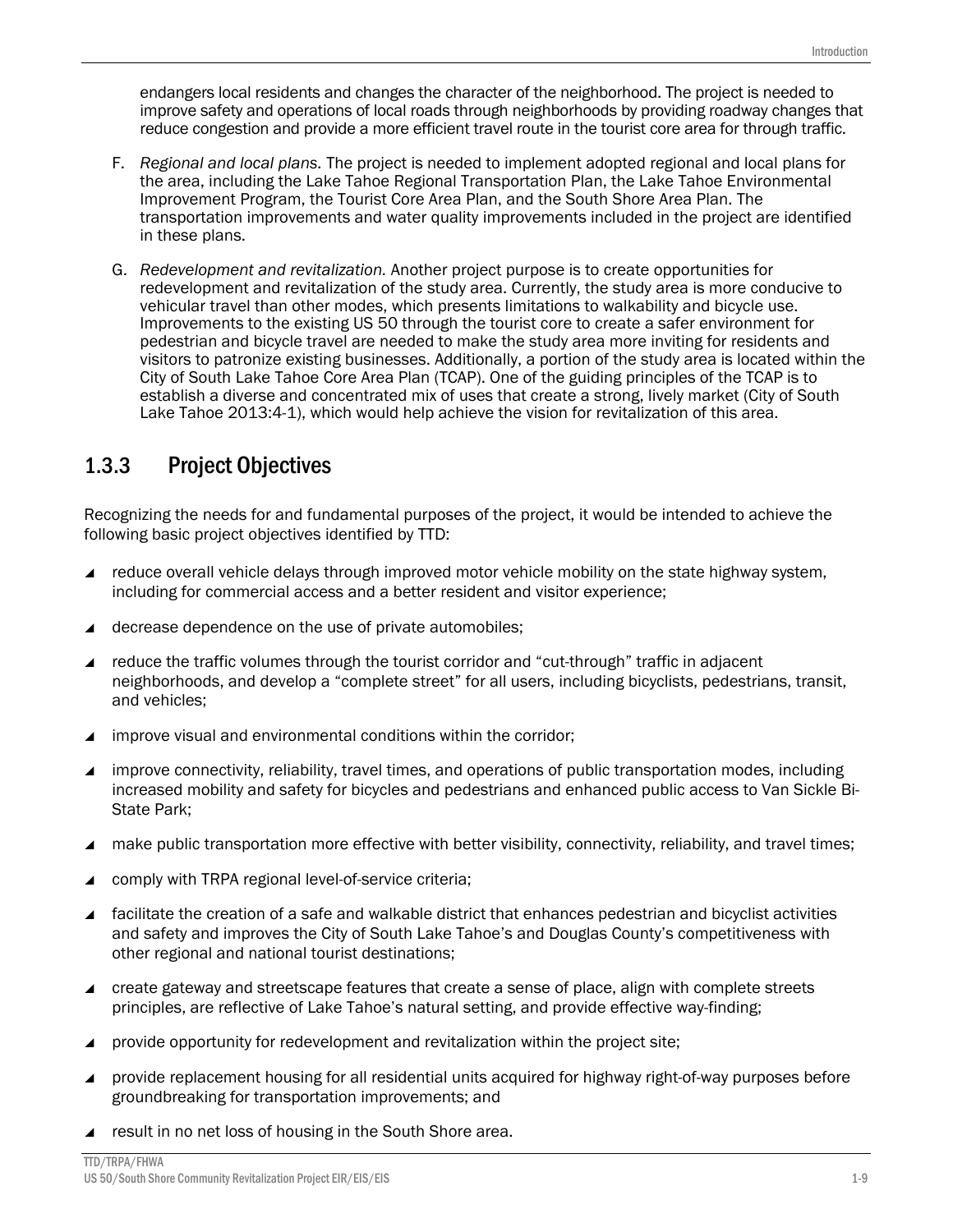### 1.4 LOGICAL TERMINI AND INDEPENDENT UTILITY

FHWA regulations (23 CFR Part 771.111[f]) require that an action evaluated in a NEPA EIS meet three criteria addressing logical termini and independent utility. Logical termini are defined as rational end points for a transportation improvement and review of the environmental impacts. A project is considered to have independent utility when it can function, or operate, on its own without further construction of an adjoining segment. Projects must not preclude the opportunity to consider alternatives for a future, related transportation improvement. Project termini must be selected to prevent a highway improvement from forcing further improvements that may have adverse consequences not addressed in the applicable environmental studies.

The following discussion describes how the US 50/South Shore Community Revitalization Project alternatives studied in this environmental document would meet the three criteria for defining logical termini and independent utility.

■ Criterion 1. Connect logical termini and be of sufficient length to address environmental matters on a broad scope.

The project action alternatives (except Alternative E, Skywalk) involve realignment of US 50 along the mountain side of Lake Parkway and address erosion control and water quality through stormwater drainage improvements. The termini, inclusive of Alternatives B, C, and D, would be as follows (see Exhibit 2-1):

- US 50 just west of its intersection with Pioneer Trail in California
- US 50 to its intersection with SR 207 in Nevada
- ▼ Stateline Avenue west of Azure Avenue
- $\blacktriangleright$  Montreal Road and Lake Parkway

The termini for Alternative E would be US 50 just west of its intersection with Stateline Avenue in California and a point on US 50 west of the intersection with Lake Parkway.

The transportation needs discussed above are all located within these termini. These needs can be addressed without creating additional issues approaching or departing the study area. Thus, the project site encompasses a geographic area of sufficient size and scope for improvements.

 Criterion 2. Have independent utility or independent significance (i.e., be usable and be a reasonable expenditure even if no additional transportation improvements in the area are made).

As described in Section 3.6, "Traffic and Transportation/Pedestrian and Bicycle Facilities," the project would provide substantial improvement over the no build condition by improving traffic operations, bicycle and pedestrian connectivity, transit features, and intermodal connectivity and by substantially reducing cut-through traffic with the new US 50 through the Rocky Point neighborhood. All state highway facilities would be designed to meet Caltrans and NDOT standards. Because the project involves the transportation improvements necessary to improve traffic conditions, it does not require other highway connections or improvements to enable it to perform properly. Also, the project would expand and enhance multi-modal access within the project site limits, so additional trail improvements would not be needed for adequate connectivity.

 Criterion 3. Not restrict consideration of alternatives for other reasonably foreseeable transportation improvements.

The analysis presented in this document considers the transportation system beyond the project site to ensure that none of the action alternatives would create the need for additional transportation improvements in the vicinity. As a result, the scope of the project includes end points that extend beyond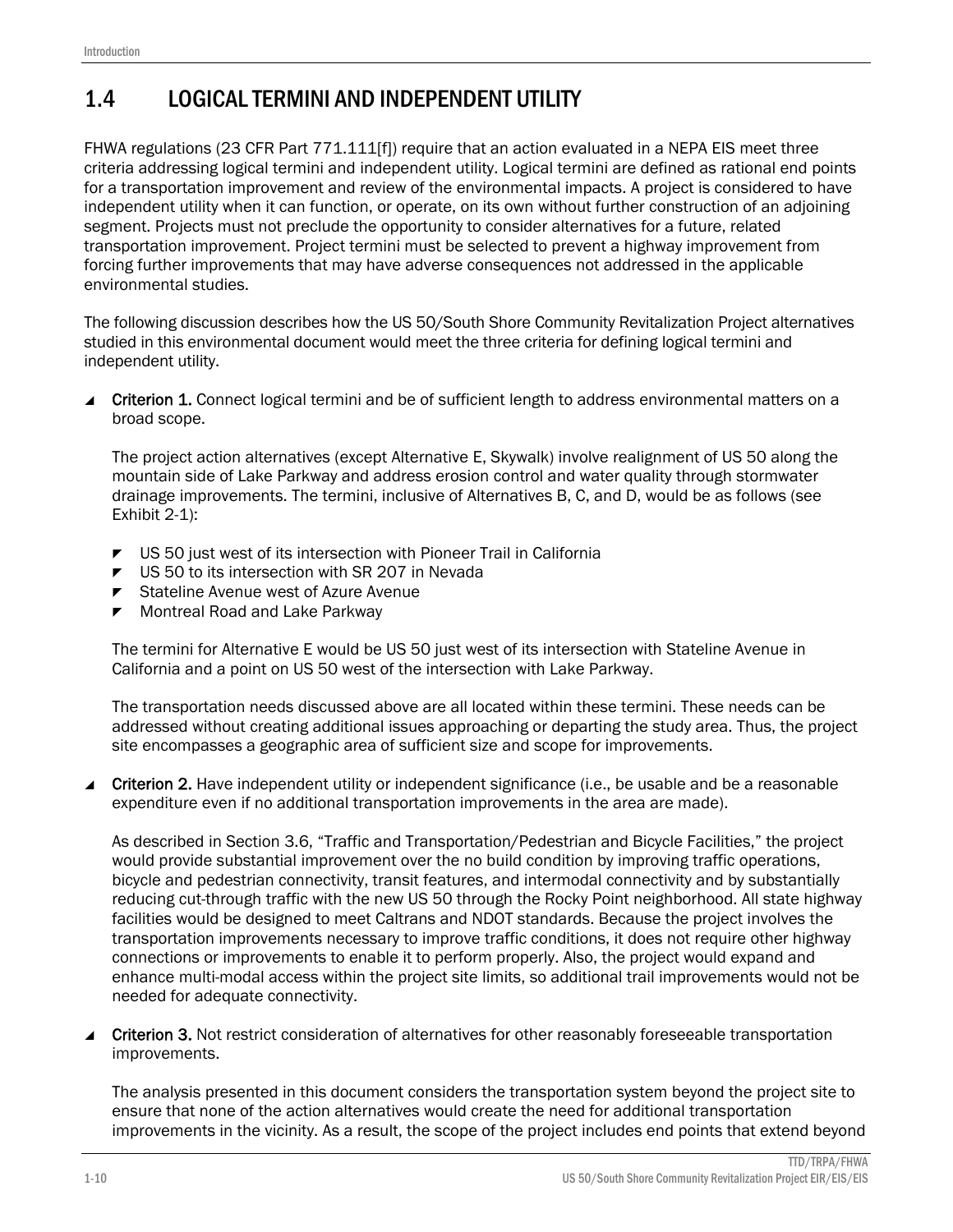the existing US 50/Pioneer Trail intersection and US 50/Lake Parkway intersection alone; further, because the proposed improvements are of sufficient length and scope, implementing the project or any of the action alternatives would not substantially increase congestion or reduce safety outside the defined study area. Therefore, the project alternatives would not force immediate transportation improvements on the remaining segments of the roadways outside the project site; and it would not constrain future improvement of any transportation facilities to which it connects.

#### 1.5 SUMMARY OF PUBLIC INVOLVEMENT

The environmental review process for the project began with issuance of a Notice of Preparation (NOP)/ Notice of Intent (NOI) to inform agencies and the public that a Draft EIR/EIS/EIS would be prepared for the project, and to solicit views of agencies and the public as to the scope and content of the document. The NOP was sent to the California and Nevada State Clearinghouses; federal, state, and local agencies; interested stakeholder groups; and members of the public who had requested notices about the project. The NOI was published in the Federal Register on November 1, 2011. An NOP/NOI informs the reviewer of the lead agencies' intent to prepare an environmental document.

Two public scoping meetings were held to provide the opportunity to learn more about the US 50/South Shore Community Revitalization Project and to receive comments from agencies, other interested parties, and the public regarding the issues that should be addressed in the Draft EIR/EIS/EIS.

The scoping meetings were held as follows:

- November 10, 2011. TTD Board meeting, Tahoe Regional Planning Agency, 128 Market Street, Stateline, Nevada.
- December 7, 2011. TRPA Advisory Planning Commission (APC) meeting, Tahoe Regional Planning Agency, 128 Market Street, Stateline, Nevada.

The NOP/NOI was distributed on November 2, 2011, and the designated public scoping period extended for 44 calendar days, concluding on December 16, 2011.

Scoping comments received are summarized in Appendix A, "NOP/NOI and Scoping Summary Report."

In addition to the formal scoping process, TTD has engaged in numerous public outreach activities subsequent to the public scoping process, as identified in Table 1-2 below.

| Table 1-2                                                       |                |                                                         | Summary of Public Outreach Activities That Occurred Subsequent to the Public Scoping Process |                       |                               |                                                            |                                                           |                                                               |                               |                       |                                 |
|-----------------------------------------------------------------|----------------|---------------------------------------------------------|----------------------------------------------------------------------------------------------|-----------------------|-------------------------------|------------------------------------------------------------|-----------------------------------------------------------|---------------------------------------------------------------|-------------------------------|-----------------------|---------------------------------|
| Year                                                            | PDT Meetings   | Presentations<br>City of South<br>Lake Tahoe<br>Council | <b>Board of County</b><br>Commissioners<br>Douglas County<br>Presentations                   | Community<br>Meetings | Presentations<br>Service Club | Community<br>Committee<br><b>Meetings</b><br><b>Review</b> | Committee<br><b>Meetings</b><br><b>Business</b><br>Review | <b>Stakeholder</b><br>Community<br><b>Meetings</b><br>Events/ | One-on-One<br><b>Meetings</b> | Distribution<br>Flyer | Press Releases/<br>Media Alerts |
| 2011                                                            | 3              | 0                                                       | $\mathbf{0}$                                                                                 | 0                     | $\Omega$                      | $\mathbf{0}$                                               | 0                                                         | 0                                                             | 0                             | 0                     | 0                               |
| 2012                                                            | $\overline{2}$ | 5                                                       | 0                                                                                            | 4                     | 13                            | 0                                                          | 0                                                         |                                                               | 21                            | $\overline{2}$        | $\mathbf{2}$                    |
| 2013                                                            | 1              |                                                         | 0                                                                                            | 2                     | 1                             | 4                                                          | 5                                                         | 1                                                             | 20                            | 1                     | 5                               |
| 2014                                                            | 1              | 3                                                       | 0                                                                                            | 1                     | 3                             | $\mathbf 0$                                                | 0                                                         |                                                               | 20                            | 0                     | $\overline{2}$                  |
| 2015                                                            | 1              |                                                         |                                                                                              | 1                     | 0                             | $\mathbf 0$                                                | 0                                                         | 3                                                             | 20                            | 0                     | 3                               |
| 2016                                                            | $\mathbf 0$    | 0                                                       | 0                                                                                            | 11                    | 5                             | $\mathbf{0}$                                               | $\Omega$                                                  | $\Omega$                                                      | 4                             | 0                     | $\overline{2}$                  |
| <b>Totals</b>                                                   | 8              | 10                                                      | 1                                                                                            | 19                    | 22                            | 4                                                          | 5                                                         | 6                                                             | 85                            | 3                     | 14                              |
| $\sim$ $\sim$<br>0.010<br>$\sum_{n=1}^{n}$<br>$0.0401$ $R_{11}$ |                |                                                         |                                                                                              |                       |                               |                                                            |                                                           |                                                               |                               |                       |                                 |

Table 1-2 Summary of Public Outreach Activities That Occurred Subsequent to the Public Scoping Process

Source: Wasner, pers. comm., 2016a, 2016b; Robinson, pers. comm., 2016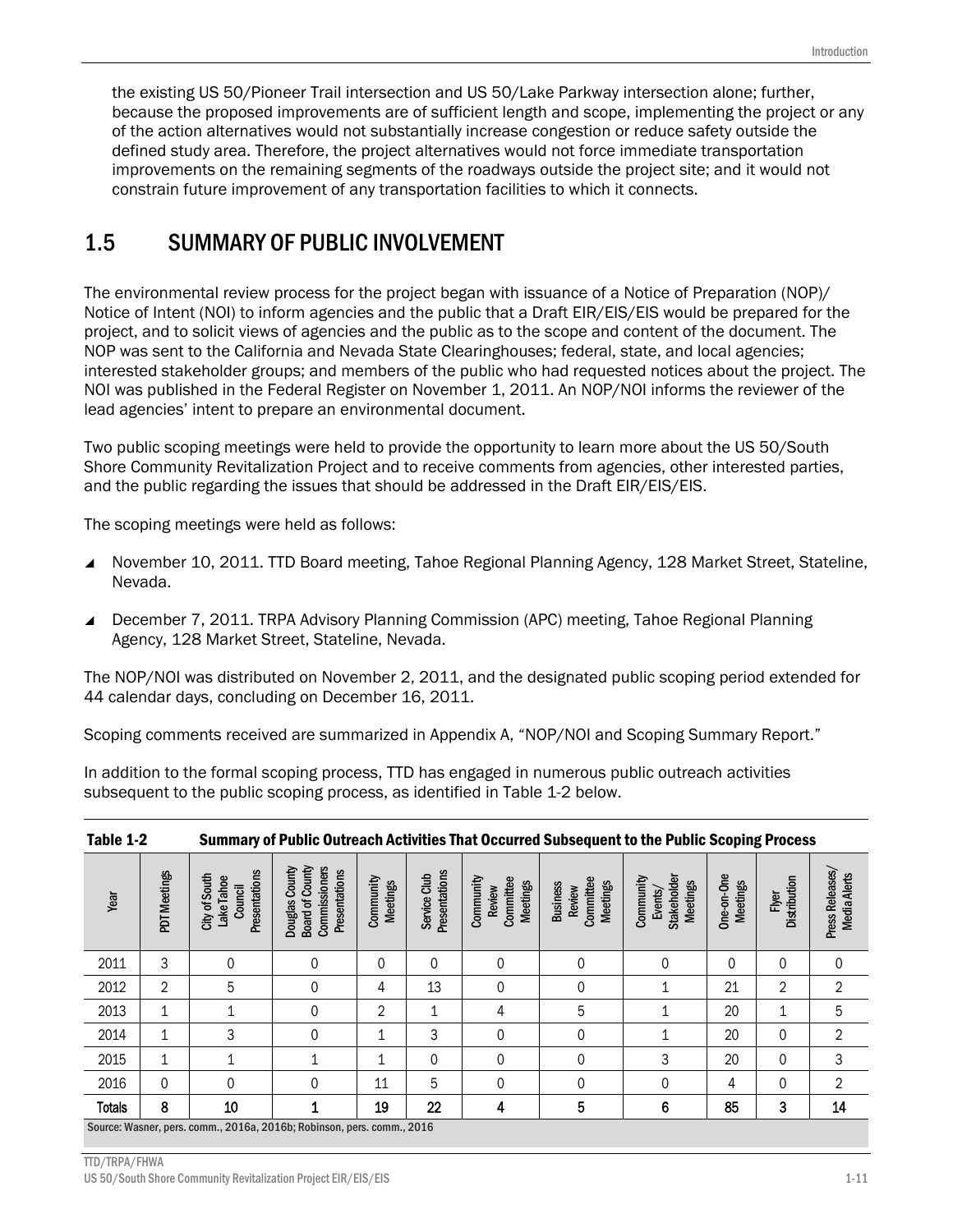### 1.6 NEXT STEPS IN THE DECISION-MAKING PROCESS

This Draft EIR/EIS/EIS has been released for public review and comment during a 60-day period (TRPA Rules of Procedure Section 6.13.2). After the public review and comment period ends, all comments on the Draft EIR/EIS/EIS will be evaluated and considered. Responses will be provided on substantive environmental points raised in public comments. In addition, any changes and refinements to the project that occur as a result of ongoing planning or comments received during the public review period will be described.

Following the close of the public comment period, a Final EIR/EIS/EIS that includes responses to all comments that raise environmental issues and selection of a preferred alternative will be prepared and circulated in accordance with CEQA, NEPA, and TRPA requirements. Following a 60-day circulation period for the Draft EIS and lead agency consideration of all comments received during public review of the Draft EIR/EIS/EIS and circulation of the Final EIR/EIS/EIS for 30 days, each of the lead agencies (TTD, TRPA, and FHWA) will follow their respective agency processes for decision making.

Following completion of the responses to comments and preparation of the final environmental document, TTD, FHWA, and TRPA will select a preferred alternative and make the final determination of the project's effect on the environment. Public meetings will be held by TTD and TRPA as part of the process of selecting the preferred alternative and considering project approval.

Under CEQA, the EIR certification process will include preparation of Findings of Fact for all significant impacts identified, adoption of a Mitigation Monitoring and Reporting Program for mitigation incorporated into the project, and preparation of a Statement of Overriding Considerations for impacts that would not be mitigated below a level of significance (if applicable). The Findings of Fact and Statement of Overriding Considerations will be considered before project approval. If the project is approved and the environmental document is certified, TTD will then file a Notice of Determination with the California and Nevada State Clearinghouses that will document the project's approval.

Following completion of an EIS under NEPA, FHWA will prepare a record of decision (ROD) documenting its decision regarding the project. In preparing a ROD for the project under 40 CFR Section 1505.2, FHWA is required to "[s]tate whether all practicable means to avoid or minimize environmental harm from the alternative selected have been adopted, and … [a] monitoring and enforcement program shall be adopted and summarized where applicable for any mitigation." Under 23 USC 139(n)(2), the Final EIS and ROD are to be combined in one document and distributed at the same time to the maximum extent practicable. A combined Final EIS and ROD is not being prepared at this time because the draft EIS must first be circulated for public comment about the project. This is a complicated transportation improvements project that would displace a substantial number of residents and, for the purposes of NEPA, a preferred alternative cannot be identified until public comments on the draft EIS are considered.

This document has been prepared in accordance with Article VII of the Tahoe Regional Planning Compact, Chapter 3 of the TRPA Code of Ordinances, and Article VI of the TRPA Rules of Procedure. Following the public and agency consultation period, substantive comments relating to the environmental analysis will be reviewed and responses will be prepared. The final environmental document will be presented to the TRPA Advisory Planning Commission, which will make a recommendation to the TRPA Governing Board with respect to certification of the proposed final document. The Governing Board will provide an opportunity for comment on the proposed final environmental document at a Governing Board hearing. The Governing Board will then consider taking action to certify the Final EIS and adopt findings (in accordance with TRPA Code Section 4.4) before considering approval of a project alternative.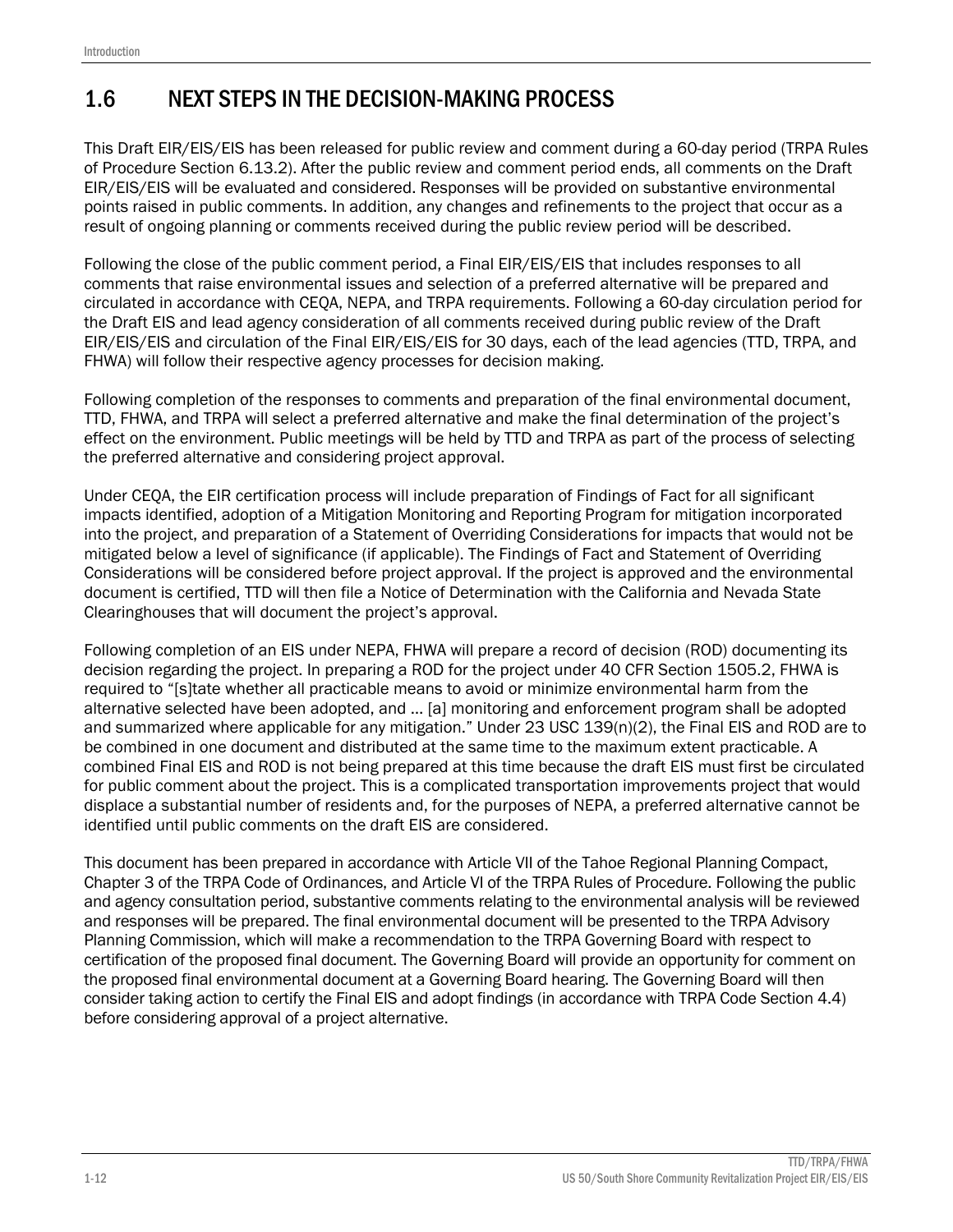### 1.7 OPPORTUNITY FOR PUBLIC COMMENT

The US 50/South Shore Community Revitalization Project Draft EIR/EIS/EIS is available for public and agency review online at TTD's website: www.tahoetransportation.org/us50 and TRPA's website: www.trpa.org/get-involved/major-projects/. In addition, hard copies of the document are available at the following locations.

Tahoe Transportation District 128 Market Street, Suite 3F Stateline, NV 89449

South Lake Tahoe Public Library 1000 Rufus Allen Boulevard South Lake Tahoe, CA 96150

Tahoe Regional Planning Agency 128 Market Street Stateline, NV

Zephyr Cove Library 338 Warrior Way Zephyr Cove, NV 89448

The 75-day public review period extends from April 24, 2017 through July 7, 2017.

Written comments on the Draft EIR/EIS/EIS may be sent directly to: Russ Nygaard, Transportation Capital Program Manager, Tahoe Transportation District, P.O. Box 499, Zephyr Cove, NV 89448 or via fax 775-588- 0917 or submitted by email to info@tahoetransportation.org.

Oral comments on the Draft EIR/EIS/EIS may be provided at a series of public hearings as listed below. Additional hearings or informational meetings, if scheduled, will be posted on TTD's website.

- June 9, 2017: TTD Board of Directors Meeting, TRPA Board Rooms, 128 Market Street, Stateline, Nevada.
- ▲ June 13, 2017: TRPA Advisory Planning Committee Meeting, TRPA Board Rooms, 128 Market Street, Stateline, Nevada.
- June 28, 2017: TRPA Governing Board Meeting, TRPA Board Rooms, 128 Market Street, Stateline, Nevada.